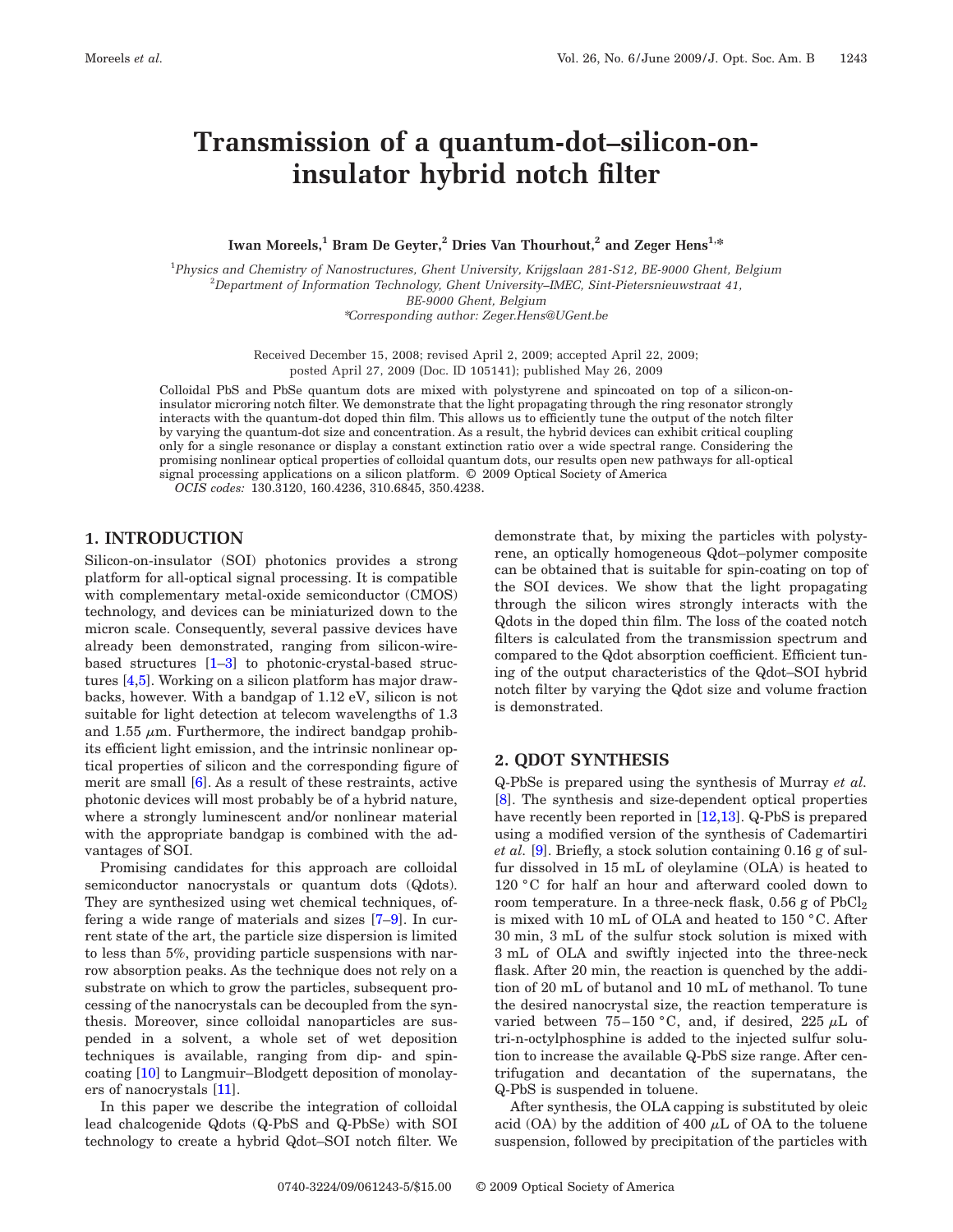methanol. After a second centrifugation and decantation step, the OA capped Q-PbS is resuspended in toluene.

#### **3. OPTICAL PROPERTIES**

Bulk PbS and PbSe are narrow bandgap materials  $(E_{g, PbS}=0.41 \text{ eV}, E_{g, PbSe}=0.28 \text{ eV})$ . Due to quantum confinement, the bandgap of colloidal Q-PbS and Q-PbSe can be increased to more than 1 eV. This means that by simply varying the particle size, these nanocrystals cover the entire telecom spectral range (Fig. [1\)](#page-1-0). In combination with their high photoluminescence quantum efficiency [\[14\]](#page-4-12) and nonlinear optical properties [\[15](#page-4-13)[,16\]](#page-4-14), they are very attractive materials for light-emitting devices and all-optical signal processing on a silicon platform.

Particle sizes and concentrations are determined from the absorbance spectrum using a sizing curve and the molar extinction coefficient at 400 nm. Following the results obtained on  $Q$ -PbSe  $[12]$ , the  $Q$ -PbS sizing curve was determined by measuring the particle diameter *d* (nm) with transmission electron microscopy and relating it to the particle band gap  $E_0$  (eV), as measured with absorbance spectroscopy on particles suspended in  $C_2Cl_4$ . A fit to our data, supplemented with literature values [\[9\]](#page-4-6), shows that  $E_0$  varies mainly with  $d^{-1}$ , similar to results obtained on Q-PbSe:

$$
E_{0,\text{PbS}} = 0.41 + \frac{1}{0.0252d^2 + 0.283d}.
$$
 (1)

For Q-PbSe, the experimental molar extinction coefficient at 400 nm  $\epsilon_{400}$  scales with the particle volume. The data agree well with the theoretical result calculated using the bulk PbSe refractive index *n*, extinction coefficient *k*, and the solvent refractive index  $n_s$  [\[12\]](#page-4-10). This essentially indicates that quantum confinement no longer plays a significant role at energies well above the bandgap. Since PbS has a similar band structure, we assume that the Q-PbS molar extinction coefficient at 400 nm is also bulklike. For particles suspended in  $C_2Cl_4$   $(n_s=1.53)$ , we obtained the following result using *n*=3.96 and *k*=3.34 [\[17\]](#page-4-15):

> $\epsilon_{400, \text{PbS}} = 0.0233 \cdot d^3 \text{ cm}^{-1}/\mu\text{M}.$  (2)  $(2)$

<span id="page-1-0"></span>

Fig. 1. (Color online) Typical series of absorbance spectra for (a) PbSe and (b) PbS nanocrystals. The absorption peaks shift to shorter wavelengths as the particle size decreases.

## **4. SPIN-COATING**

Thin Qdot doped polystyrene films are prepared by suspending a small amount of Qdots in a mixture of polystyrene (PS) and toluene (8 m% of PS in toluene), followed by spin-coating the mixture at 2000 rpm. As neither the polystyrene nor the Qdots evaporate upon spinning, the Qdot volume fraction in the thin film  $f$  (in  $\%$ ) can be calculated from the respective volume fractions of polystyrene  $f_{PS}$  and of the nanocrystals  $f_{Qdot}$  in the suspension prior to deposition:

$$
f = \frac{f_{\text{Qdot}}}{f_{\text{Qdot}} + f_{\text{PS}}} 100. \tag{3}
$$

Typical absorbance spectra of Q-PbSe doped thin films spin-coated on a glass substrate (Q-PbSe size 5.2 nm, *f* varying between 1–5%), are shown in Fig. [2](#page-1-1) and compared to the absorbance spectrum of a pure (transparent) PS film and the Q-PbSe suspension. The interference fringes observed in the pure PS thin film demonstrate that it is optically flat. From the spectral position of the interference extrema, a thickness of  $\sim$ 1  $\mu$ m is estimated, using a PS refractive index of 1.6. For the Qdot doped thin film with  $f=1\%$ , the interference pattern remains clearly visible, albeit now superimposed on the Qdot absorbance. This shows that we have obtained an optically flat and homogeneous Qdot doped thin film. When increasing the Qdot doping to *f*=2%, the interference pattern is less discernable, possibly due to the increased Qdot absorbance or small differences in thin film thickness. More importantly however, at wavelengths beyond the bandgap transition we observe a spectrally flat transmission, indicating that light scattering remains negligible. For the thin film with  $f=5\%$ , this is no longer the case. Although the bandgap transition is still clearly visible, we observe a strong tail extending to long wavelengths. This suggests that at  $f=5\%$  the Q dots start to cluster during deposition, leading to light scattering. In conclusion, good-quality films are obtained up to  $f=2\%$ . At higher volume fractions, the results suggest that Qdot clustering leads to losses induces by both the Qdot absorbance and scattering.

<span id="page-1-1"></span>

Fig. 2. (Color online) Absorbance spectra for undoped (transparent) PS and Q-PbSe doped PS thin films with varying Q-PbSe volume fraction *f* spin-coated on a glass substrate. Interference fringes are observed for pure PS and the Qdot doped thin films with  $f=1\%$  and  $2\%$ . For  $f=5\%$ , a tail extending to long wavelengths indicates that scattering losses are not negligible at this volume fraction. The absorbance spectrum of the Q-PbSe suspended in  $C_2Cl_4$  is shown for comparison (top trace). All spectra are offset for clarity.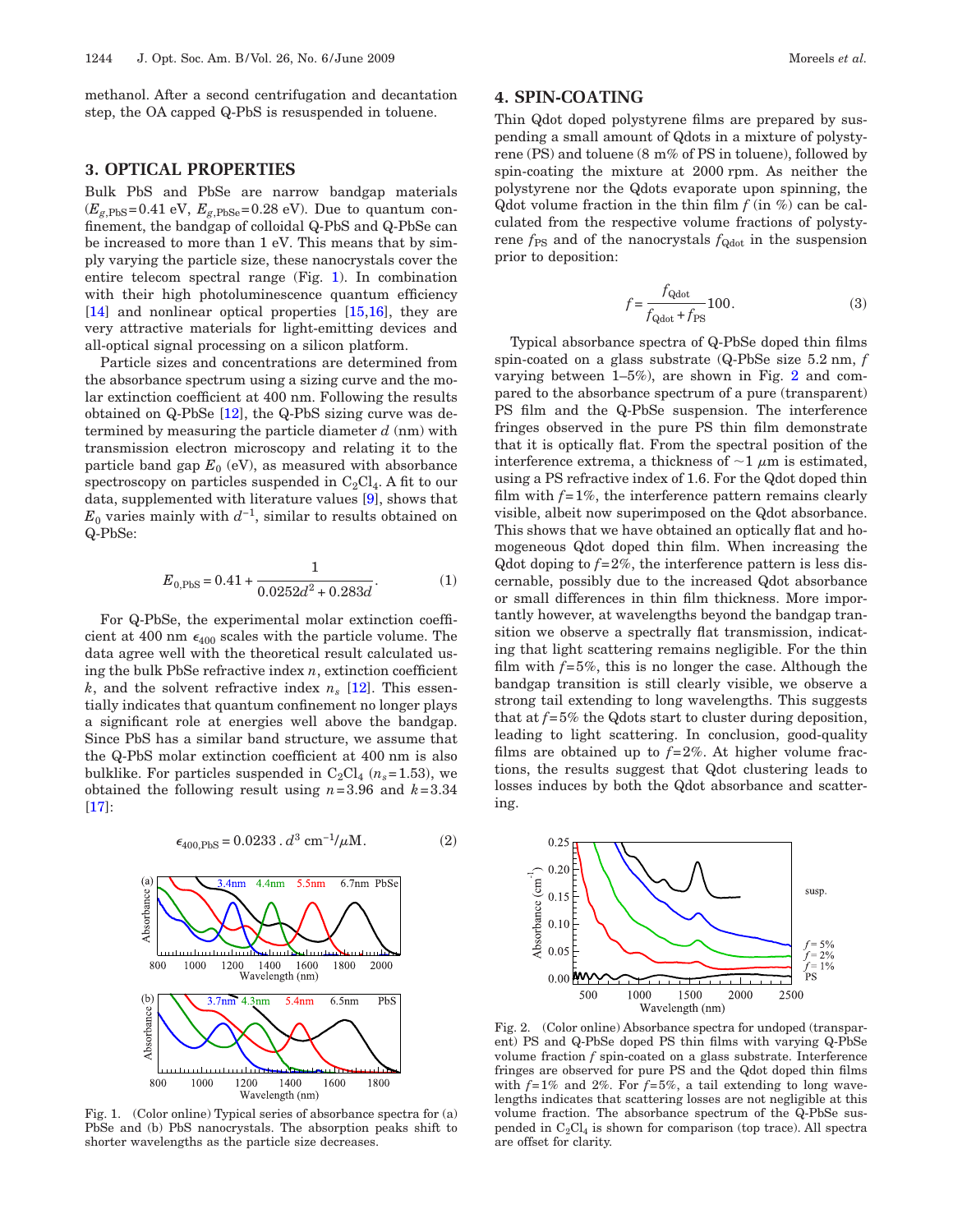## **5. INTEGRATION WITH AN SOI NOTCH FILTER**

The devices studied here consist of an SOI racetrack ring resonator coupled to a straight photonic wire [Fig. [3\(a\)\]](#page-2-0). Typically, the wire has a width of 450 nm and a height of 220 nm. The ring has a length  $L$  of 39.4  $\mu$ m, with a coupling section of 4  $\mu$ m and a bend radius of 5  $\mu$ m. The gap between the ring resonator and the photonic wire equals  $\sim$ 200 nm.

Only when the effective length of the ring resonator is equal to an integral number of wavelengths will efficient coupling to the ring resonator mode occur, hereby creating a notch filter. A typical transmission resonance for our SOI notch filter is shown in Fig.  $3(b)$ .

The propagating mode in a photonic wire is not fully confined to the silicon core. Simulations of the mode profile using FIMMWAVE, a 2D waveguide mode solver software package, demonstrate that the evanescent tail extends 50–60 nm into the buried oxide underneath and into the PS cladding on top of the wire (Fig. [4\)](#page-2-1). From the mode profile, we calculate a PS filling factor of 0.17, i.e., 17% of the mode power is confined to the PS cladding. Due to absorption in the Qdot doped thin PS film, the light propagating through a photonic wire can therefore experience significant losses after coating.

To reduce these effects, the Qdot doped film is deposited only on the notch filter. Successful local deposition of a monolayer of Qdots using the Langmuir–Blodgett technique has already been demonstrated on predefined areas of flat substrates and SOI devices [\[11\]](#page-4-8). A similar approach is used here to deposit a Qdot doped PS film on top of an SOI notch filter. A 1  $\mu$ m thick photoresist layer is first spin-coated on top of the SOI device. With optical lithography, the resist is selectively removed from the ring resonator, opening an area of 30 by 30  $\mu$ m around the ring. When spin-coating the Qdot doped polystyrene on top of this stack, direct contact between the SOI access waveguides and the film is hereby avoided, restricting the interaction of the light with the Qdot thin film to the ring resonator.

#### **6. TRANSMISSION OF A HYBRID NOTCH FILTER**

For the resonance at  $\lambda_0$ =1554.1 nm, shown in Fig. [3\(b\),](#page-2-0) a Q-factor of 14000 and extinction ratio of *ER* =−12.5 dB is obtained. To gain more insight into the elements determining this Q-factor and extinction ratio, we write the resonance line width *F* (full width at halfmaximum, equal to  $\lambda_0/Q$  and the normalized resonance depth *D* (equal to  $10^{ER/10}$ ) in terms of the field amplitude

<span id="page-2-0"></span>

Fig. 3. (Color online) (a) Scanning electron microscope image of a typical SOI notch filter. (b) Transmission spectrum of a notch filter around 1.55  $\mu$ m.

<span id="page-2-1"></span>

Fig. 4. (Color online) Simulation of the optical mode profile of a wire with a width of 450 nm and a height of 220 nm. The mode expands 50–60 nm into the PS cladding on top and the oxide underneath.

transmission *a* per round trip of the light in the ring and the field amplitude transmission *t* of the ring–wire coupling section  $[18]$ . Here,  $a=1$  implies a lossless ring resonator, and *t*=1 means that all light is transmitted trough the coupling section, i.e., no light is coupled into the ring resonator.

$$
F = \frac{(1 - at)\lambda_0^2}{\pi L n_g \sqrt{at}},\tag{4}
$$

$$
D = \frac{(a-t)^2}{(1-at)^2}.
$$
 (5)

<span id="page-2-3"></span>The group index  $n_g$  is obtained from the spectral positions of the ring resonances and the free spectral range *FSR*:

$$
n_g = \frac{\lambda_0^2}{L \cdot FSR}.
$$
 (6)

For the uncoated ring, we find  $n_g$ =4.38, which yields  $a \approx t = 0.99$ . Clearly, the low loss and high transmission result in the high Q-factor, while the large extinction ratio is due to critical coupling  $(a=t)$ .

We performed one local deposition of undoped PS on top of an SOI notch filter and six depositions of Qdot doped PS. The thin film properties are summarized in Table [1.](#page-2-2)

When measuring the transmission spectrum of the PS coated notch filter, we observed a strong decrease in extinction ratio to only  $-2.5$  dB [Fig.  $5(a)$ ]. Calculation of *a* and *t* for the PS coated ring yields  $a \approx 0.99$  and  $t = 0.95$ around 1550 nm. Clearly, the loss is unaffected by the deposition of the PS thin film. The transmission, however, is strongly reduced [note that, due an increased coupling

<span id="page-2-2"></span>**Table 1. Summary of the Thin Film Properties for the Six Samples Used**

| Sample         | Qdot    | $\lambda_{res}$ (nm) | $size$ (nm) | $f(\%)$ |
|----------------|---------|----------------------|-------------|---------|
| 1              | Q-PbSe  | 1490                 | 4.8         | $1.3\,$ |
| $\overline{2}$ | Q-PbSe  | 1550                 | 5.1         | 1.5     |
| 3              | Q-PbSe  | 1612                 | 5.4         | 1.8     |
| 4              | $Q-PbS$ | 1550                 | 5.9         | 0.75    |
| 5              | $Q-PbS$ | 1550                 | 5.9         | 2.3     |
| 6              | $Q-PbS$ | 1550                 | 5.9         | 6.6     |

 $\lambda_{\text{res}}$  denotes the spectral position of the first absorption peak or bandgap. <sup>b</sup> *f* is the Qdot volume fraction in the spin-coated thin film.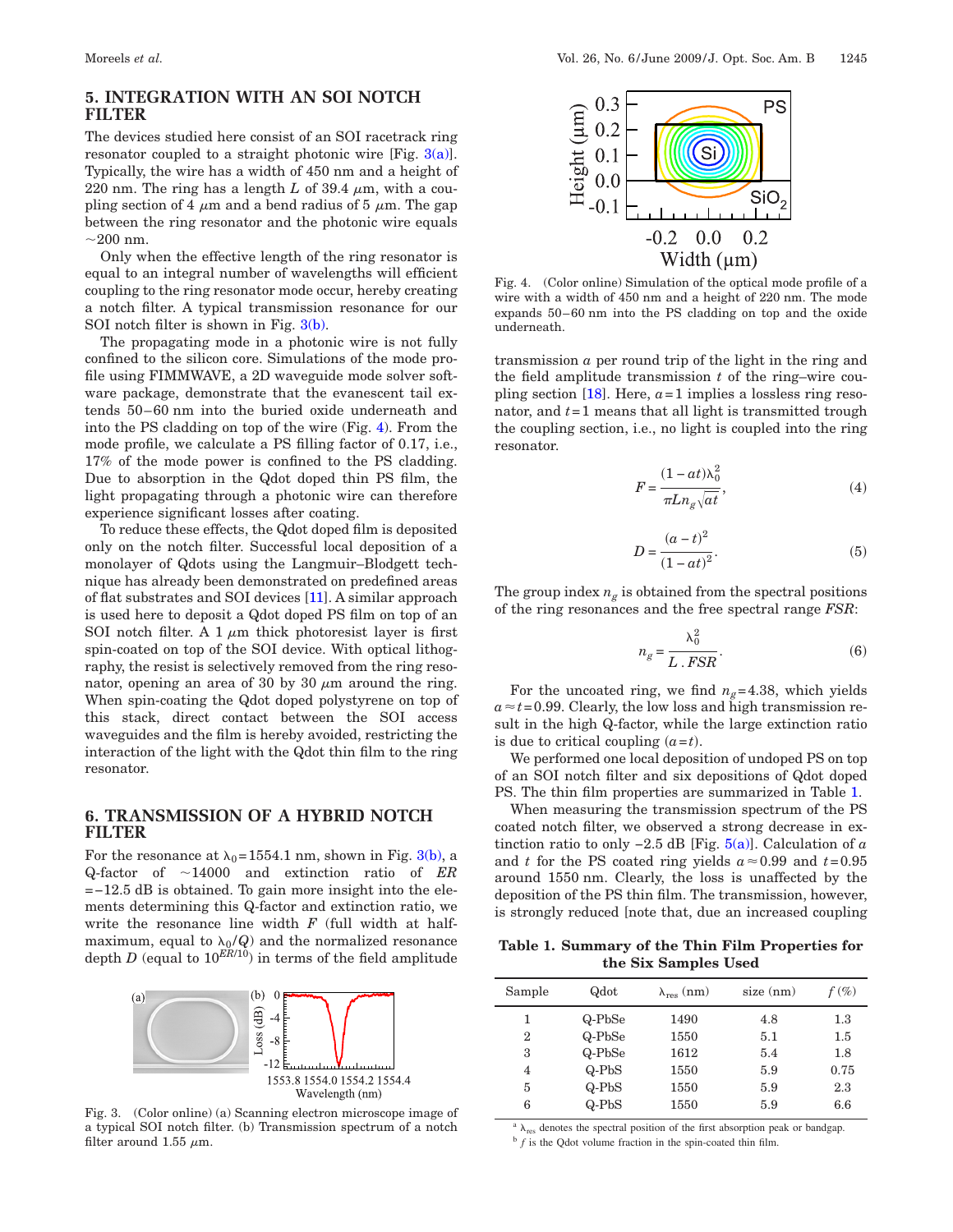<span id="page-3-0"></span>

Fig. 5. (Color online) (a) Transmission spectra of a notch filter coated with pure PS and Q-PbSe doped PS. (b) Resulting loss per round trip *a* and transmission *t*. A strong decrease of *a* is observed after doping, while *t* is unaffected by the presence of the Q-PbSe. (c) The Q-factor is strongly reduced after incorporation of the nanocrystals due to the decrease in *a*.

of the light to the ring resonator at longer wavelengths, *t* decreases with increasing wavelength, Fig. [5\(b\)\]](#page-3-0). Simulations of the mode profile in a photonic wire as a function of refractive index of the cladding layer  $n_{\text{clad}}$  show that the penetration depth of the evanescent tail increases with increasing  $n_{\text{clad}}$ . The higher penetration depth improves the coupling between the wire and the ring resonator, which explains the reduced transmission after PS deposition.

Figure [5\(b\)](#page-3-0) shows *a* and *t* for the PS coated notch filter over a wavelength range of 1510–1630 nm. The figure also shows that doping the PS layer with a volume fraction *f*=1.3% of Q-PbSe (sample 1) does not significantly change *t* but leads to a strong reduction of *a*, especially around 1520 nm. By this decrease however, critical coupling is restored at 1605.5 nm [Fig.  $5(a)$ ]. The increased losses also reduce the Q-factor of the Q-PbSe coated ring resonator. Around 1550 nm, the Q-factor decreases from  $Q \approx 8000$  for pure PS, to  $Q \approx 1650$  for Q-PbSe doped PS [Fig.  $5(c)$ ].

### **7. TUNING OF THE TRANSMISSION SPECTRUM**

From  $\alpha$ , the absorption coefficient  $\alpha$  of the ring is calculated as  $\alpha = -20(\log a)/L$  (dB/cm). Figure  $6(a)$  shows the resulting  $\alpha$  for samples 1–3 superimposed on the Q-PbSe absorbance spectra. The excellent correlation between both clearly shows that the loss is due to absorption in the Qdot doped thin film on top of the ring resonator. The results also demonstrate that the absorption at a specific wavelength can easily be tuned by simply varying the Q-PbSe size.

To demonstrate the versatility of our approach, we also prepared notch filters with a Q-PbS doped PS coating. In this case, the increased width of the first absorption peak  $[Fig, 1(b)]$  $[Fig, 1(b)]$  prohibits efficient tuning of the hybrid notch filter transmission by varying the Q-PbS size; however, varying the Q-PbS volume fraction in the PS film also

<span id="page-3-1"></span>

Fig. 6. (Color online) (a) The absorption coefficient  $\alpha$  of samples  $1$  (O),  $2$  ( $\diamond$ ), and  $3$  ( $\triangle$ ) shows an excellent correlation with the Q-PbSe absorbance spectrum. (b) By increasing the Q-PbS volume fraction in the PS film, the resonance shifts to longer wavelengths. (c) The Q-factor also decreases. This is due to a decrease in *a*, as *t* remains fairly constant.

leads to strong changes in the transmission spectrum. This is demonstrated in Fig.  $6(b)$  (samples 4–6). First, the resonances shift to longer wavelengths with increasing *f*. Under conditions of low doping levels, the effective index of the Qdot doped PS film scales linearly with *f*. Due to the high refractive index of PbS  $(n_{\text{PbS}}=4.5)$  and the high sensitivity of SOI rings to the refractive index of the cladding, even low Qdot volume fractions lead to an efficient tuning of the resonance wavelength. In addition, the extinction ratio and Q-factor decrease [Fig.  $6(c)$ ]. Calculation of *a* and *t* shows that this is due to a strong decrease in *a*, as *t* remains fairly constant. This again demonstrates that *a* is determined by the Qdot absorption. Note that, similar to the Q-PbSe doped thin film with  $f=5%$ shown in Fig. [2,](#page-1-1) sample  $6(f=6.6\%)$  possibly suffers from light scattering, implying that the value for *a* is no longer solely due to the Qdot absorbance. However, this does not influence the general conclusion that the transmission

<span id="page-3-2"></span>

Fig. 7. (Color online) Transmission spectrum of a notch filter coated with a Q-PbSe doped PS film (sample 3). A constant extinction ratio of −4.84 dB is observed over a 120 nm wavelength range.